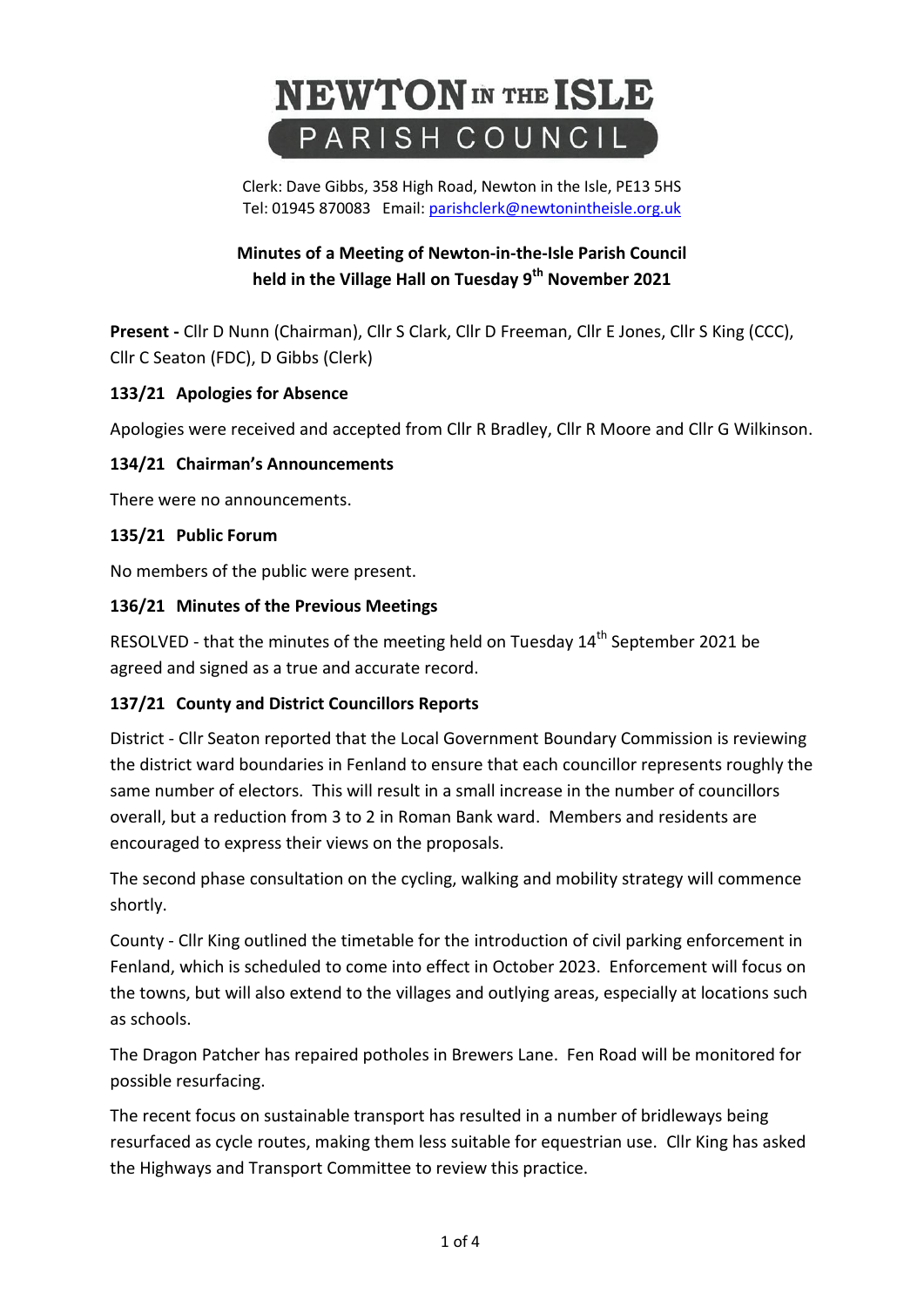# **138/21 Police Matters**

The Clerk reported that he had attended the monthly meeting with the Neighbourhood Sergeant. Police were called to a violent domestic incident in Colvile Road in October. The matter is still under investigation and will result in a prosecution. There has also been a domestic burglary in the village.

Anti-social behaviour in Wisbech remains a priority, but there has been a significant decrease in the use of e-scooters. The hare coursing season has started and Cambridgeshire Police will be working with neighbouring forces to disrupt coursers' activities by seizing their cars and dogs. The Special Constabulary will be tackling parking problems around schools. Next year marks the 40<sup>th</sup> anniversary of Neighbourhood Watch and the County Coordinator hopes to visit Parish Councils to discuss their work. Dogwatch will be launched to encourage dog owners to report suspicious behaviour whilst walking their pets.

# **139/21 Clerk's Report**

The Clerk reported on meetings attended and correspondence received.

# **140/21 Members' and Residents' Issues**

- a) Abandoned vehicle in Colvile Road the District Council cannot intervene, as the vehicle is parked on Clarion property, but the Clerk has reported it to the DVLA as an untaxed vehicle.
- b) Accumulation of scrap in Colvile Road the Clerk has contacted Clarion to express the Council's concerns.
- c) Dangerous path surface at St James Close the Clerk has notified Clarion and the situation will be monitored.
- d) Cllr Clark mentioned that the University Academy Long Sutton school bus is using Chapel Lane as a short cut to the Sutton Road, causing damage to trees and verges. The Clerk will contact the bus operator to ask them not to use this road.
- e) A complaint was received from a resident about a car belonging to a member of the Council being parked on the grass verge in Goodens Lane. The Chairman will discuss the matter with the car owner and the Clerk will respond to the resident.
- f) An email was received from a resident regarding the new gate to the Playing Field being left open, allowing children and dogs to walk out into the road. Members asked the Clerk to investigate the possibility of installing springs on all of the gates to ensure that they remain closed when not in use. The Clerk will respond to the resident when a decision is made.

# **141/21 Clerk to the Parish Council**

Members discussed the situation regarding the future provision of clerking services and resolved to delegate authority to Cllrs Nunn and Moore to consider and make a recommendation to the January meeting.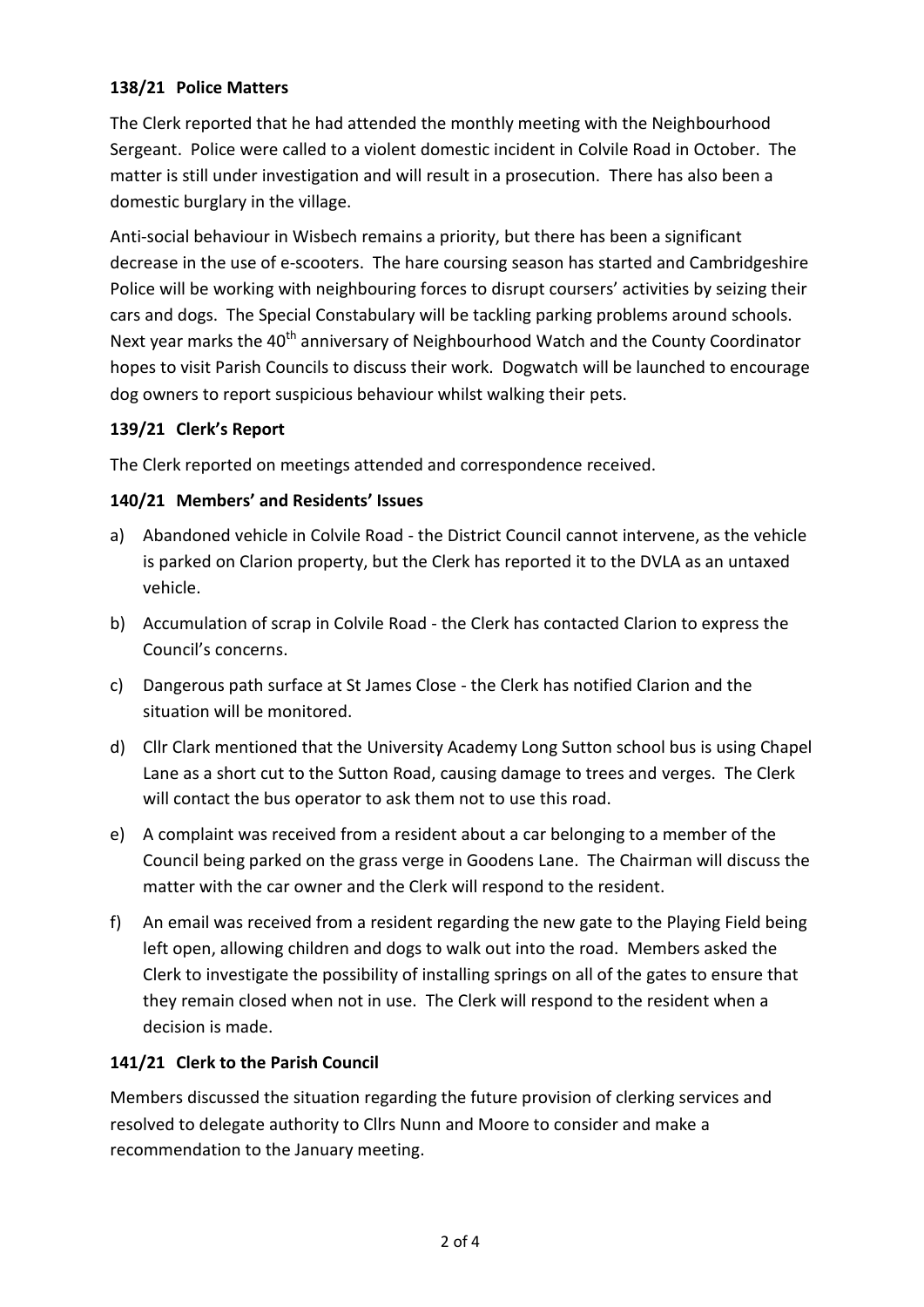# **142/21 Policies and Procedures**

Members considered the following draft policy and procedure documents prepared by the Clerk:-

- a) Grievance policy.
- b) Disciplinary policy.
- c) Complaints procedure.

They resolved to adopt the three documents.

# **143/21 Queen Elizabeth II Playing Field**

- a) The Clerk reported that Jenny Windsor, Head Gardener from Peckover House, will visit on 13 November to discuss options for the future management of the site.
- b) The dead tree in the copse has been removed.
- c) Cllrs Bradley and Wilkinson are attending to the issues raised in the RoSPA inspection of the play equipment.
- d) The new pedestrian gate adjacent to the School House has been installed.
- e) Work on the construction of the BMX track is ongoing.
- f) The first group of trees has been planted in the memorial arboretum and several members of the public have expressed an interest in further planting. It was suggested that more trees could be planted in the spring.

#### **144/21 Highways**

- a) The Privately Funded Highway Improvement application to extend the 40mph speed limits at both ends of the village is being processed. The Clerk has contacted the Police regarding their support for a reduction in the speed limit along the whole length of Chapel Lane, but this is not considered feasible.
- b) The joint letter with other parishes expressing concerns regarding the assessment process for Local Highway Improvement applications was signed by the Chairman and will be sent once all of the signatures have been added.
- c) The Local Highways Improvement application for 2022/23 to identify measures to enhance safety on the bends in Chapel Lane has been submitted. A financial contribution of £1,000 has been offered, with the possibility of increasing this sum, if necessary.
- d) Cllr Jones circulated photographs of National Cycle Route warning signs from a Lincolnshire village. The Clerk will discuss these with the highways officers.
- e) The alder tree overhanging the road adjacent to the former Woadman's Arms public house has been cut down.
- f) Seven members of the Community Gritting Team have been registered for this winter and the equipment is being checked. A new supply of grit will be delivered to the bins shortly.